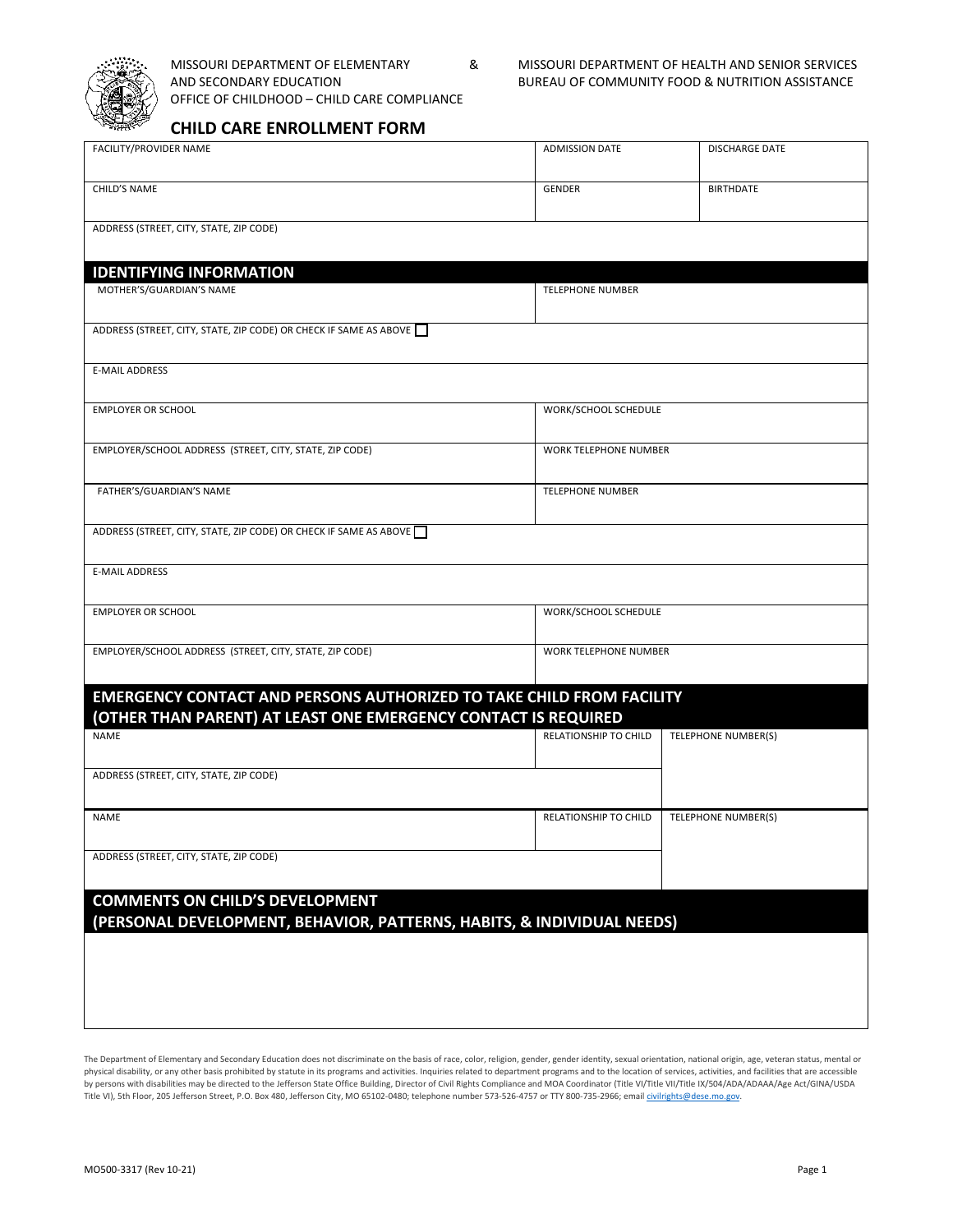|                                                                                                                                                                                                                                                                 | <b>RELATED CHILD</b>                                                                                                                                                                      |                                                                                                                                     |                                                                                                     |                                                         |                          |                                                                                                        |  |
|-----------------------------------------------------------------------------------------------------------------------------------------------------------------------------------------------------------------------------------------------------------------|-------------------------------------------------------------------------------------------------------------------------------------------------------------------------------------------|-------------------------------------------------------------------------------------------------------------------------------------|-----------------------------------------------------------------------------------------------------|---------------------------------------------------------|--------------------------|--------------------------------------------------------------------------------------------------------|--|
|                                                                                                                                                                                                                                                                 | $\square$ NO<br>$\Box$ YES                                                                                                                                                                |                                                                                                                                     | HOW IS CHILD RELATED TO CHILD CARE PROVIDER                                                         |                                                         |                          |                                                                                                        |  |
|                                                                                                                                                                                                                                                                 | CHILD'S PROJECTED ATTENDANCE SCHEDULE AND ANY VARIATIONS EXPECTED                                                                                                                         |                                                                                                                                     |                                                                                                     |                                                         |                          |                                                                                                        |  |
|                                                                                                                                                                                                                                                                 | <b>WILL CHILD ATTEND:</b><br>$\Box$ FULL TIME<br>CHECK WHAT DAYS THE<br>CHILD WILL ATTEND                                                                                                 | <b>PART TIME</b>                                                                                                                    | WHAT TIME DOES YOUR<br>CHILD USUALLY ARRIVE<br><b>EACH DAY?</b>                                     | WHAT TIME DOES<br>YOUR CHILD USUALLY<br>LEAVE EACH DAY? |                          | WRITE ANY COMMENTS,<br>CHANGES, OR VARIATIONS IN<br>USUAL ATTENDANCE INTHIS<br>SECTION INCLUDING SHIFT |  |
|                                                                                                                                                                                                                                                                 |                                                                                                                                                                                           |                                                                                                                                     |                                                                                                     |                                                         |                          | <b>CHANGES</b>                                                                                         |  |
|                                                                                                                                                                                                                                                                 | <b>MONDAY</b>                                                                                                                                                                             |                                                                                                                                     | $\Box$ AM<br>JPM                                                                                    | JPM<br>$\Box$ AM                                        |                          |                                                                                                        |  |
|                                                                                                                                                                                                                                                                 | <b>TUESDAY</b>                                                                                                                                                                            |                                                                                                                                     | ТРМ<br>  AM                                                                                         | 1PM<br><b>JAM</b>                                       |                          |                                                                                                        |  |
|                                                                                                                                                                                                                                                                 | WEDNESDAY                                                                                                                                                                                 | $\mathcal{L}$                                                                                                                       | <b>AM</b><br><b>IPM</b>                                                                             | 1PM<br><b>JAM</b>                                       |                          |                                                                                                        |  |
| <b>CACFP</b>                                                                                                                                                                                                                                                    | <b>REQUIREENT</b><br><b>THURSDAY</b>                                                                                                                                                      |                                                                                                                                     | <b>IPM</b><br><b>JAM</b>                                                                            | PM<br><b>JAM</b>                                        |                          |                                                                                                        |  |
|                                                                                                                                                                                                                                                                 | <b>FRIDAY</b>                                                                                                                                                                             |                                                                                                                                     | 1PM<br><b>AM</b>                                                                                    | 1PM<br><b>JAM</b>                                       |                          |                                                                                                        |  |
|                                                                                                                                                                                                                                                                 | SATURDAY                                                                                                                                                                                  |                                                                                                                                     | <b>IPM</b><br>AM                                                                                    | PM<br>IAM                                               |                          |                                                                                                        |  |
|                                                                                                                                                                                                                                                                 | <b>SUNDAY</b>                                                                                                                                                                             |                                                                                                                                     | $\Box$ AM<br><b>TPM</b>                                                                             | 1PM<br><b>JAM</b>                                       |                          |                                                                                                        |  |
|                                                                                                                                                                                                                                                                 |                                                                                                                                                                                           |                                                                                                                                     | CHECK THE MEALS YOUR CHILD IS USUALLY GIVEN AT THIS FACILITY                                        |                                                         |                          |                                                                                                        |  |
|                                                                                                                                                                                                                                                                 |                                                                                                                                                                                           |                                                                                                                                     | $\Box$ BREAKFAST $\Box$ MORNING SNACK $\Box$ LUNCH $\Box$ AFTERNOON SNACK $\Box$ SUPPER $\Box$      |                                                         |                          | $\Box$ EVENING SNACK $\Box$ NONE                                                                       |  |
|                                                                                                                                                                                                                                                                 |                                                                                                                                                                                           |                                                                                                                                     | CHECK THE HOLIDAYS YOUR CHILD IS IN CARE AT THIS FACILITY                                           |                                                         |                          |                                                                                                        |  |
|                                                                                                                                                                                                                                                                 | NEW YEAR'S DAY<br>(JANUARY)                                                                                                                                                               |                                                                                                                                     | <b>MARTIN LUTHER KING</b><br><b>JR.'S BIRTHDAY</b><br>(JANUARY)                                     | PRESIDENT'S DAY<br>(FEBRUARY)                           |                          | <b>EASTER</b><br>(MARCH/APRIL)                                                                         |  |
|                                                                                                                                                                                                                                                                 | MEMORIAL DAY                                                                                                                                                                              |                                                                                                                                     | <b>INDEPENDENCE DAY</b>                                                                             | <b>LABOR DAY</b>                                        |                          | <b>COLUMBUS DAY</b>                                                                                    |  |
|                                                                                                                                                                                                                                                                 | (MAY)                                                                                                                                                                                     |                                                                                                                                     | (JULY)                                                                                              | (SEPTEMBER)                                             |                          | (OCTOBER)                                                                                              |  |
|                                                                                                                                                                                                                                                                 | <b>VETERANS DAY</b>                                                                                                                                                                       |                                                                                                                                     | <b>ELECTION DAY</b>                                                                                 | THANKSGIVING                                            | $\blacksquare$           | <b>CHRISTMAS DAY</b>                                                                                   |  |
|                                                                                                                                                                                                                                                                 | (NOVEMBER)<br><b>AUTHORIZATION FOR EMERGENCY MEDICAL CARE</b>                                                                                                                             |                                                                                                                                     | (NOVEMBER)                                                                                          | (NOVEMBER)                                              |                          | (DECEMBER)                                                                                             |  |
|                                                                                                                                                                                                                                                                 |                                                                                                                                                                                           |                                                                                                                                     | I UNDERSTAND THAT I WILL BE NOTIFIED AT ONCE IN CASE OF AN EMERGENCY WITH MY CHILD, AND I WILL MAKE |                                                         |                          |                                                                                                        |  |
| ARRANGEMENTS FOR MEDICAL CARE OF MY CHILD WITH THE PHYSICIAN OR HOSPITAL OF MY CHOICE.<br>IF I CANNOT BE REACHED TO MAKE NECESSARY ARRANGEMENT, OR IN A CRITICAL EMERGENCY REQUIRING MEDICAL CARE, I<br><b>AUTHORIZE</b><br>(LIST CHILDCARE FACILITY NAME HERE) |                                                                                                                                                                                           |                                                                                                                                     |                                                                                                     |                                                         |                          |                                                                                                        |  |
|                                                                                                                                                                                                                                                                 | TO CONTACT THE FOLLOWING:                                                                                                                                                                 |                                                                                                                                     |                                                                                                     |                                                         |                          |                                                                                                        |  |
| NAME                                                                                                                                                                                                                                                            | PHYSICIAN OR CLINIC<br><b>TELEPHONE NUMBER</b>                                                                                                                                            |                                                                                                                                     |                                                                                                     |                                                         |                          |                                                                                                        |  |
|                                                                                                                                                                                                                                                                 |                                                                                                                                                                                           |                                                                                                                                     | <b>PREFERRED HOSPITAL</b>                                                                           |                                                         |                          |                                                                                                        |  |
| NAME                                                                                                                                                                                                                                                            |                                                                                                                                                                                           |                                                                                                                                     |                                                                                                     |                                                         | <b>TELEPHONE NUMBER</b>  |                                                                                                        |  |
|                                                                                                                                                                                                                                                                 | <b>ACKNOWLEDGEMENTS</b>                                                                                                                                                                   |                                                                                                                                     |                                                                                                     |                                                         |                          |                                                                                                        |  |
| A                                                                                                                                                                                                                                                               | DISCHARGE OF CHILDREN.                                                                                                                                                                    |                                                                                                                                     | I HAVE RECEIVED A COPY OF THIS FACILITY'S POLICIES PERTAINING TO THE ADMISSION, CARE AND            |                                                         |                          | PARENT/GUARDIAN INITIALS                                                                               |  |
| В                                                                                                                                                                                                                                                               | I HAVE BEEN INFORMED THAT A COPY OF THE LICENSING RULES FOR CHILD CARE HOME OR THE<br>LICENSING RULES FOR GROUP CHILD CARE HOMES AND CENTERS IS AVAILABLE AT THIS FACILITY FOR<br>REVIEW. |                                                                                                                                     |                                                                                                     |                                                         |                          | PARENT/GUARDIAN INITIALS                                                                               |  |
| C                                                                                                                                                                                                                                                               | THE PROVIDER AND I HAVE AGREED ON A PLAN FOR CONTINUING COMMUNICATION REGARDING<br>MY CHILD'S DEVELOPMENT, BEHAVIOR, AND INDIVIDUAL NEEDS.                                                |                                                                                                                                     |                                                                                                     |                                                         | PARENT/GUARDIAN INITIALS |                                                                                                        |  |
| D                                                                                                                                                                                                                                                               | WHEN MY CHILD IS ILL, I UNDERSTAND AND AGREE THAT S/HE MAY NOT BE ACCEPTED FOR CARE OR<br><b>REMAIN IN CARE.</b>                                                                          |                                                                                                                                     |                                                                                                     |                                                         |                          | PARENT/GUARDIAN INITIALS                                                                               |  |
| E                                                                                                                                                                                                                                                               | I UNDERSTAND THAT, BEFORE THE FIRST DAY OF ATTENDANCE BY MY CHILD, I WILL PROVIDE PROOF<br>OF COMPLETED AGE-APPROPRIATE IMMUNIZATIONS OR EXEMPTION FROM IMMUNIZATIONS.                    |                                                                                                                                     |                                                                                                     |                                                         |                          | PARENT/GUARDIAN INITIALS                                                                               |  |
| F.                                                                                                                                                                                                                                                              |                                                                                                                                                                                           | <b>Ⅰ OO OD NOT GIVE PREMISSION FOR FIELD TRIPS/EXCURSIONS. I UNDERSTAND I WILL BE</b><br>NOTIFIED IN ADVANCE WHEN THEY ARE PLANNED. |                                                                                                     |                                                         |                          | PARENT/GUARDIAN INITIALS                                                                               |  |
| G                                                                                                                                                                                                                                                               | PARENT/GUARDIAN INITIALS<br><b>Ⅰ □ DO □ DO NOT GIVE PERMISSION FOR THE FACILITY TO TRANSPORT MY CHILD.</b>                                                                                |                                                                                                                                     |                                                                                                     |                                                         |                          |                                                                                                        |  |
|                                                                                                                                                                                                                                                                 | MO500-3317 (Rev 10-21)                                                                                                                                                                    |                                                                                                                                     |                                                                                                     |                                                         |                          | Page 2                                                                                                 |  |